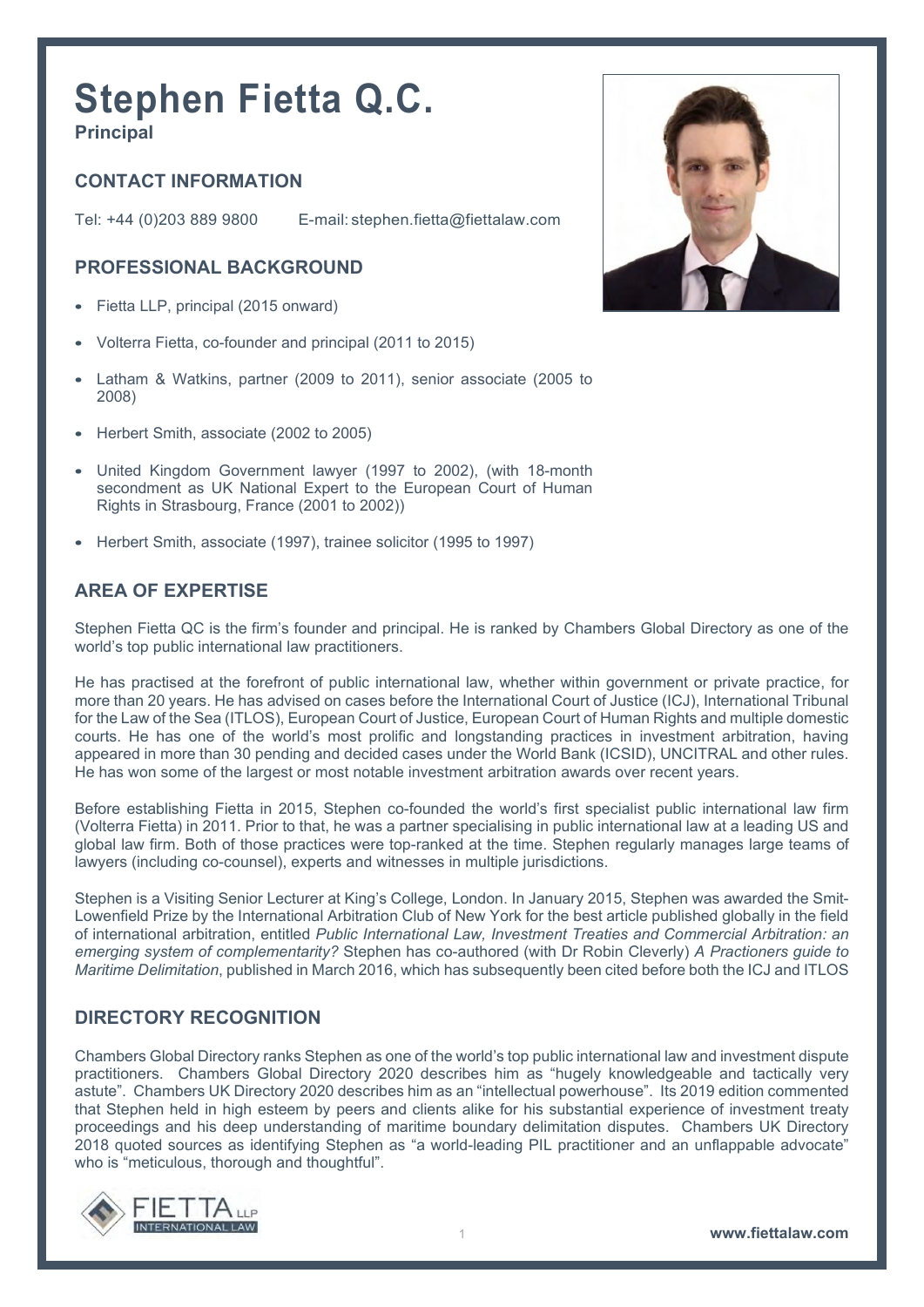The Legal 500 has consistently ranked Stephen as a "leading individual" in public international law. He is one of only four lawyers included in its "Hall of Fame" which "highlights individuals who have received consistent praise by their clients for continued excellence". Legal 500 Directory 2020 identifies Stephen as "one of the best experts on public international law", with an "outstanding reputation". Previous editions have commented that he is "calm, measured and unflappable", a "simply fantastic practitioner" and that "his professionalism and work ethic are remarkable".

In June 2020, Best Lawyers named Stephen "Lawyer of the Year 2021" in its public international law practice category. The award is given to a single lawyer in each practice category based upon extensive peer reviews.

Who's Who Legal again recognised Stephen as among the world's leading arbitration experts in its 2020 edition, classifying him as both a "Global Leader" and a "Thought Leader". The recognition follows independent research with clients and peers.

Stephen was featured in the global Who's Who in Public International Law (published in 2007). In March 2013, Stephen was named among the top 100 lawyers in London by the inaugural UK edition of Super Lawyers. The Global Arbitration Review 2011 named Stephen as one of the world's leading international arbitration practitioners under the age of 45 (the "45 under 45").

### **REPRESENTATIVE MATTERS**

Highlights of Stephen's contentious practice have included:

- Representing Colombia in its case against Ecuador before the ICJ concerning Aerial Herbicide Spraying (settled in September 2013)
- Representing the Government of Barbados in its UNCLOS maritime boundary arbitration against the Republic of Trinidad and Tobago, under the aegis of the PCA
- Advising an Asian State in connection with a case brought by compromis with one of its neighbours before the ICJ
- Advising Malaysia in the Railway Land Arbitration (Malaysia/Singapore) under the auspices of the PCA
- Advising an Eastern European State on the terms of an arbitration acquis in relation to a land and maritime boundary dispute with a neighbouring State
- Advising a State in respect of an anticipated application to the ITLOS for provisional measures under UNCLOS
- Representing Croatia in two UNCITRAL Rules arbitrations brought under separate bilateral investment treaties
- Advising Croatia in connection with a foreign investor's unsuccessful attempts to set aside an UNCITRAL Rules Award before the Dutch Courts
- Representing Croatia in proceedings in the English courts relating to State succession and other issues arising out of competing State claims to the property of the former Yugoslavia
- Representing the Respondent State in an *ad hoc* arbitration brought by a Canadian investor under a bilateral investment treaty involving issues of state succession with respect to real estate interests
- Representing Malaysia in an ICSID annulment proceeding
- Representing Azerbaijan in an ICSID arbitration brought under a bilateral investment treaty and a contract
- Representing the Federal Republic of Macedonia in an ICSID arbitration brought under a bilateral investment treaty
- Advising the City of Hamburg in an ICSID arbitration brought against Germany under the Energy Charter Treaty

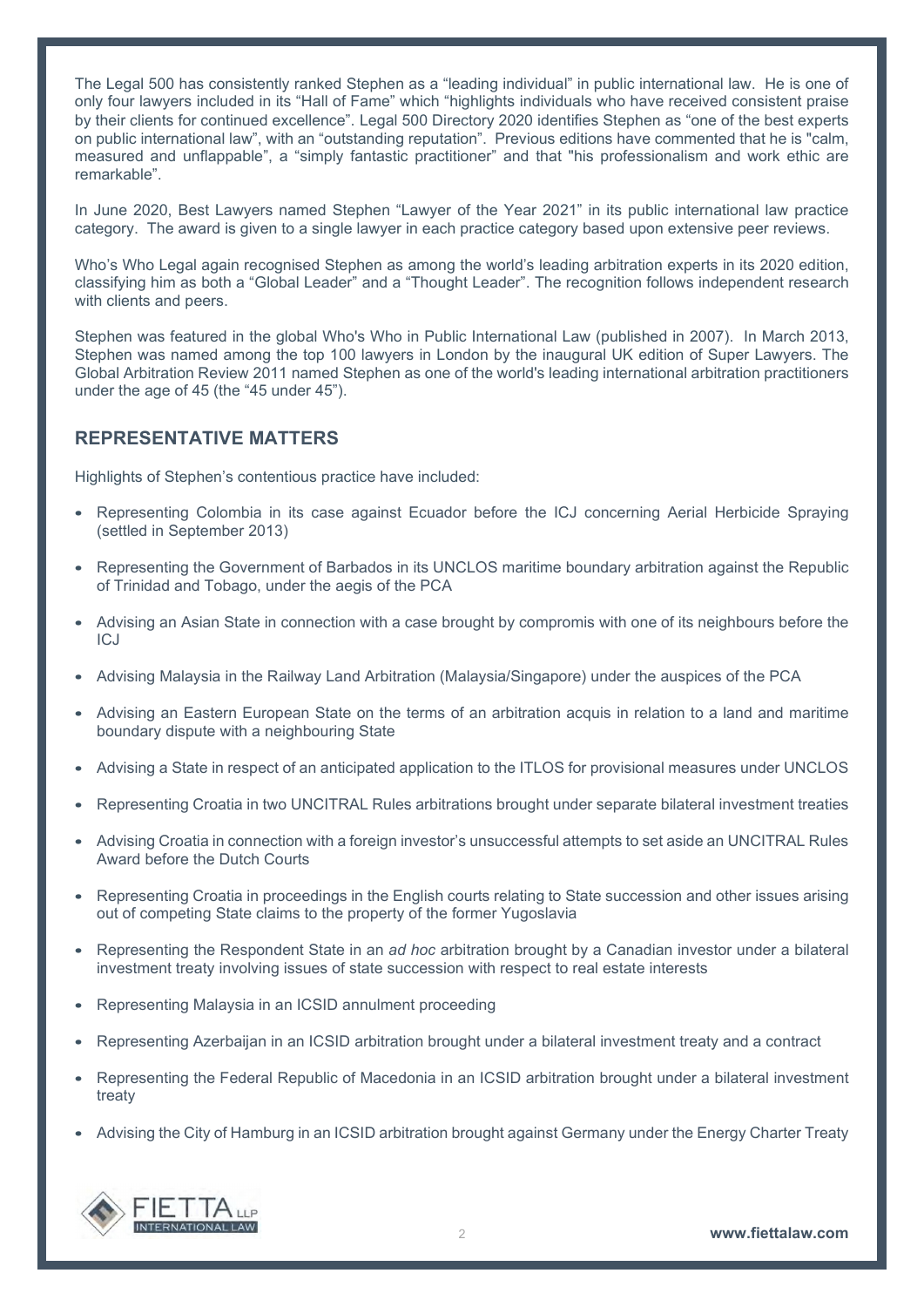- Advising Antigua and Barbuda in connection with proceedings against the United States before the WTO's Dispute Settlement Body
- Advising Ukraine in connection with sovereign immunity and the protection of assets against enforcement of an international arbitration award in the United Kingdom
- Advising the United Kingdom in connection with a series of cases before the ECtHR and European Court of **Justice**
- Advising the national gas company of an east European State in connection with the public international law consequences (including under the Energy Charter Treaty) of a major gas supply and transit dispute with a neighbouring State
- Advising the national oil company of an Asian State in connection with a constitutional dispute about exploitation of territorial sea and continental shelf resources
- Representing two individuals in a landmark case at the European Court of Human Rights in connection with a major environmental accident and resulting transboundary pollution in the River Danube (Tatar and Tatar v Romania)
- Representing Big Sky Energy Corporation, a US oil company, in a pending ICSID arbitration brought under a bilateral investment treaty against the Republic of Kazakhstan
- Representing an individual investor in an UNCITRAL arbitration against a Gulf State under the OIC Agreement in relation to a real estate project
- Representing Arab Telemedia, a Jordan-based media company, in a treaty arbitration against Qatar under the Jordan-Qatar BIT
- Representing three Cypriot companies in an SCC arbitration under the Energy Charter Treaty against Ukraine, involving allegations of, inter alia, bribery and corruption
- Representing Mr Bahgat, a Finnish national, in his UNCITRAL arbitration brought against Egypt under two successive Finland-Egypt BITs in relation to an iron ore and steel producing concession
- Advising Mr Bahgat in defending an application brought by Egypt in the Netherlands (the seat of arbitration) to set-aside his arbitral award
- Advising Mr Bahgat in connection with enforcement proceedings relating to his arbitral award against Egypt worth over US\$ 115 million, working with local counsel in multiple jurisdictions around the world
- Representing Eurotunnel (France/UK) in an ad hoc investment treaty arbitration against France and the United Kingdom arising out of the Channel Tunnel project
- Representing PL Holdings S.à r.l., a Luxembourg company, in its SCC arbitration against the Republic of Poland brought pursuant to an intra-EU BIT and an *ad hoc* arbitration agreement under Swedish law
- Advising PL Holdings S.à r.l., a Luxembourg company, in set-aside proceedings in Sweden (the seat of the arbitration) relating to two awards against Poland worth in excess of €150 million, and in the preliminary reference procedure before the CJEU in Case C-109/20, *PL Holdings*
- Representing City-State N.V. (Netherlands) and its subsidiaries in an ICSID arbitration brought under a bilateral investment treaty against Ukraine
- Representing Owens-Illinois European Group B.V. (Netherlands) in an ICSID arbitration brought under a bilateral investment treaty against Venezuela
- Representing Vigotop Limited (Cyprus) in an ICSID arbitration brought under a bilateral investment treaty against Hungary

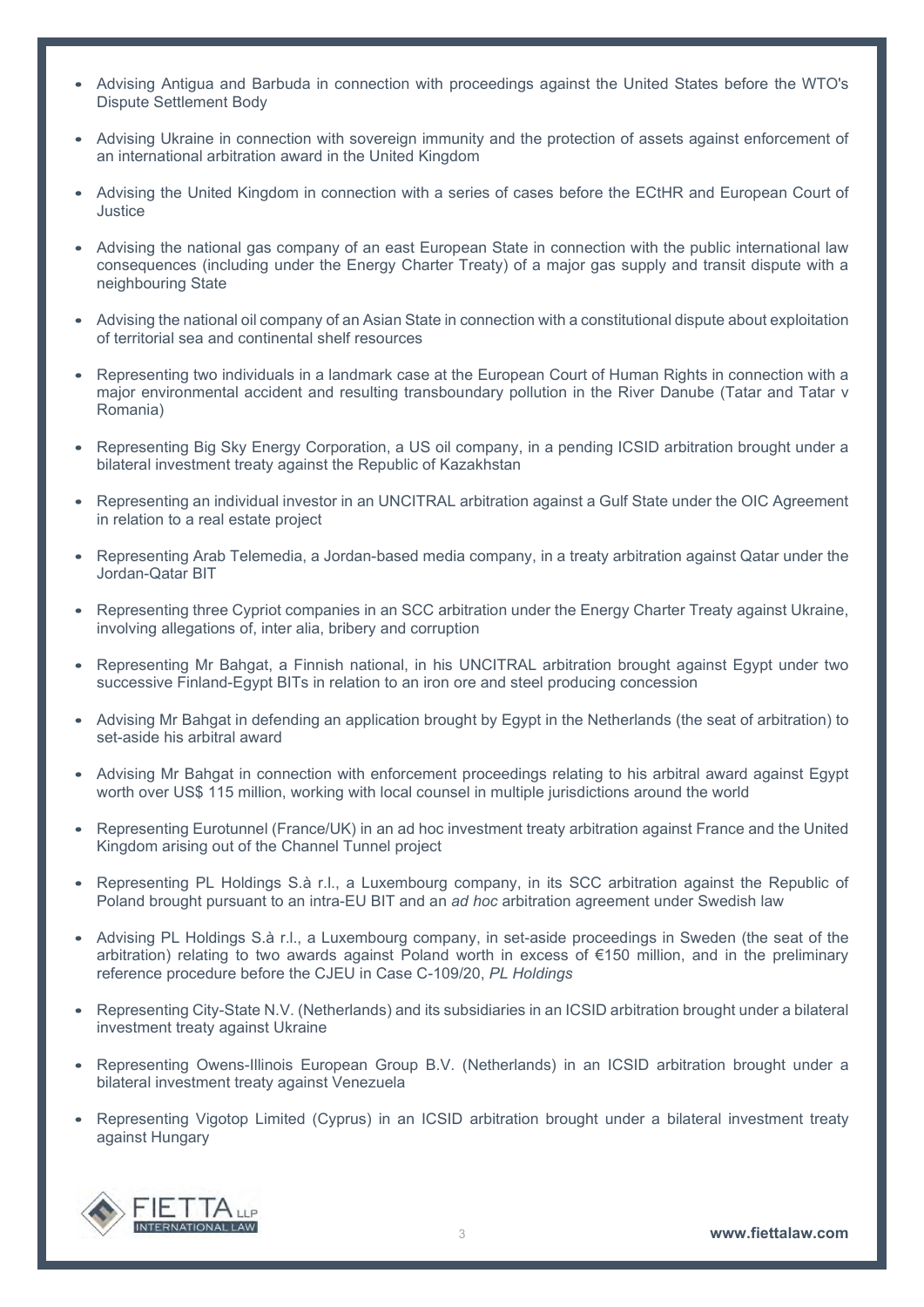- Representing more than 900 Greek and Luxembourgian investors in a pending ICSID arbitration brought under two bilateral investment treaties against Cyprus
- Representing Alapli Elektrik (Netherlands) in an ICSID arbitration brought under the Energy Charter Treaty and a bilateral investment treaty against Turkey
- Representing Alapli Elektrik (Netherlands) in a subsequent ICSID annulment proceeding
- Representing Karmer Marble Tourism Construction Industry and Commerce LLC (Turkey) in an ICSID arbitration brought under a bilateral investment treaty against Georgia
- Representing Karmer Marble Tourism Construction Industry and Commerce LLC (Turkey) in subsequent ICSID annulment and revision proceedings
- Representing Koch Minerals Sárl and Koch Nitrogen International Sárl in an ICSID arbitration brought under a bilateral investment treaty against Venezuela
- Representing a United Kingdom national in an arbitration brought under a bilateral investment treaty against Pakistan arising out of a major energy infrastructure project
- Representing Fabrica de Vidrios Los Andes, C.A. and Owens-Illinois de Venezuela, C.A. in a ICSID arbitration brought under a bilateral investment treaty against Venezuela
- Representing ATA Construction, Industrial and Trading Company (Turkey) in an ICSID/bilateral investment treaty arbitration against Jordan
- Representing ATA Construction, Industrial and Trading Company (Turkey) in defending post-Award ICSID interpretation and annulment challenges by Jordan
- Advising a leading US private equity investor in relation to the challenge of an ICSID (Additional Facility) Award in the French Courts
- Advising Aguas del Tunari in an ICSID arbitration brought under a bilateral investment treaty against Bolivia
- Representing Libananco Holdings Company Limited (Cyprus) in a post-Award ICSID annulment application
- Representing a Mauritian liquefied petroleum gas importer in an arbitration brought under a bilateral investment treaty against Pakistan
- Representing the national oil company of a Balkan State in an UNCITRAL Rules arbitration against an Italian energy company
- Representing a European oil company in an ICC Rules arbitration against a Turkish energy company
- Advising a group of bondholders in connection with an ICSID arbitration brought under a bilateral investment treaty against Venezuela
- Advising a UK and Israeli national, in respect of a potential treaty arbitration against Ukraine
- Advising a US law firm in connection with a potential ICSID arbitration involving an EU State
- Advising a multinational corporation in an investment treaty dispute with the Kyrgyz Republic
- Advising an Austrian energy company in connection with the expropriation of assets by a north African State
- Advising Kuwaiti and other investors in a Pakistani LPG joint-venture of their respective bilateral investment treaty rights following State interference with the joint-venture
- Advising a Russian company in an international commercial arbitration under the London Court of Arbitration (LCIA) rules

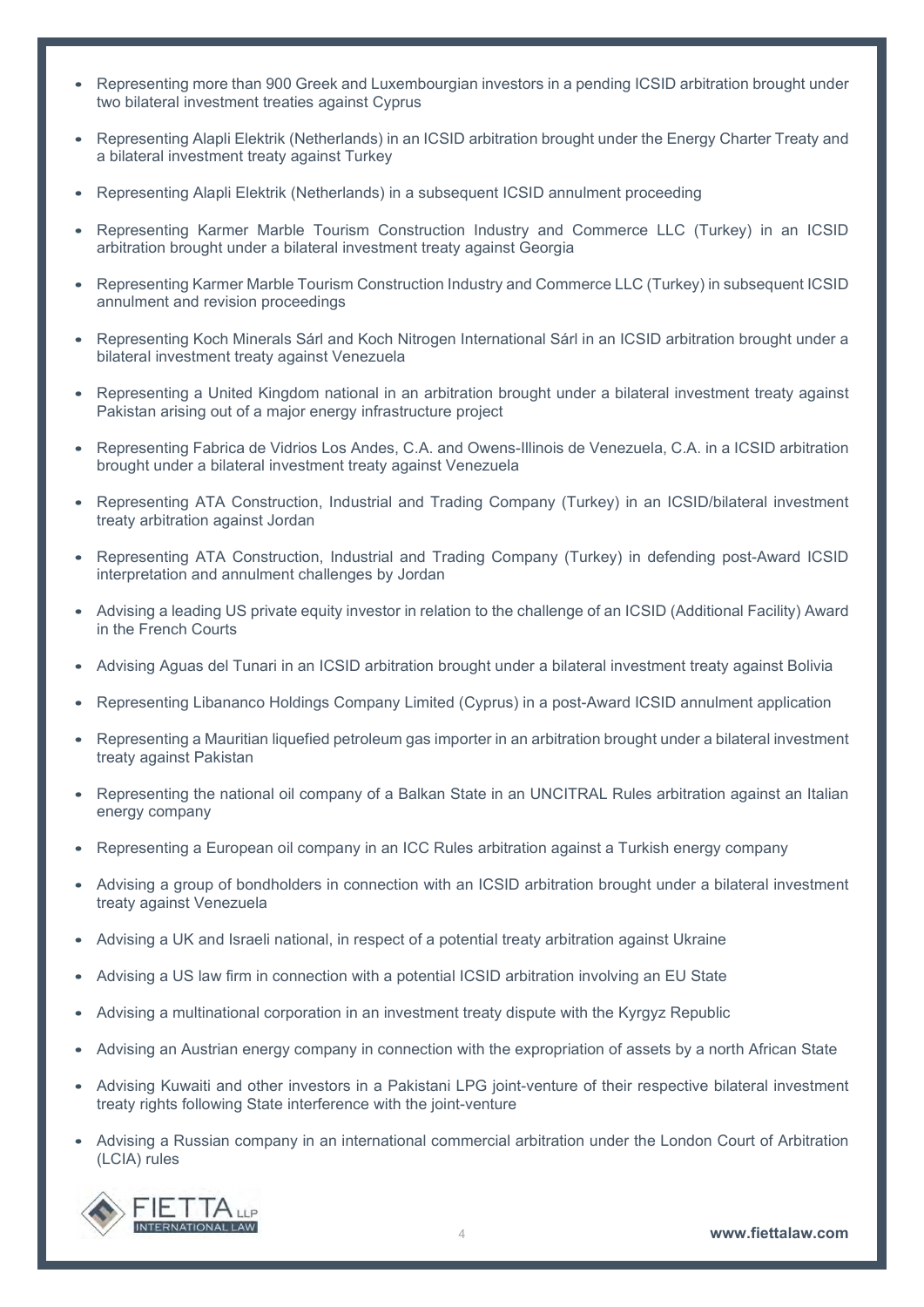- Advising a leading US museum in a dispute with a European State involving issues of international law related to the provenance of fine art
- Advising a leading international NGO in connection with ongoing proceedings before the ECHR
- Advising a United Kingdom NGO in connection with an anticipated third party intervention in proceedings before the International Criminal Court
- Advising on the development of a global enforcement strategy and merits of a set-aside application at the seat with respect to a recent, substantial investment treaty award

Highlights of Stephen's advisory practice have included:

- Advising an Asian State with respect to an UNCLOS arbitral award and related island sovereignty and law of the sea issues
- Advising an Asian State in relation to the ongoing negotiation of maritime boundary and related land sovereignty issues with two neighbouring States
- Advising an Asian State in relation to the negotiation of a land and river boundary with a neighbouring State
- Advising Barbados in its various maritime boundary and fisheries negotiations with neighbouring States
- Advising an Asian State on issues of maritime delimitation, navigation and international environmental law in connection with a dispute related to a major international port and land reclamation activities
- Advising an Asian State on international jurisprudence and State practice with respect to the classification of islands, rocks and low-tide elevations under UNCLOS
- Advising an Asian State with respect to the drawing of straight baselines around groups of offshore features
- Advising Barbados in connection with its outer continental shelf entitlement and assisting its preparation of a submission to the Commission on the Limits of the Continental Shelf (CLCS)
- Advising an Asian State in connection with its outer continental shelf entitlement and assisting in the preparation of its CLCS submission
- Advising an Asian State in relation to options for joint development of oil and gas resources over a disputed maritime area
- Advising the Government of Dubai on the public international law aspects of the creation of the Dubai International Financial Centre
- Advising an energy investor on the possible outcomes, and implications for its investment, of an ITLOS maritime boundary delimitation proceeding
- Advising a US energy company in connection with maritime delimitation, outer continental shelf and deep sea mining issues, both off east Africa and in the Pacific region
- Advising an Australian oil company about maritime delimitation issues in connection with an oil concession located in a disputed maritime area in the Bay of Bengal
- Advising BP on public international law issues (including under the Energy Charter Treaty) in connection with the BTC pipeline
- Advising a Swiss bank in connection with State and diplomatic immunity issues arising out of a loan guarantee entered into by Middle Eastern sovereign representatives
- Advising a US energy company in connection with public international law issues, including under the Energy Charter Treaty, raised by the auction of Yukos assets by the Russian Federation

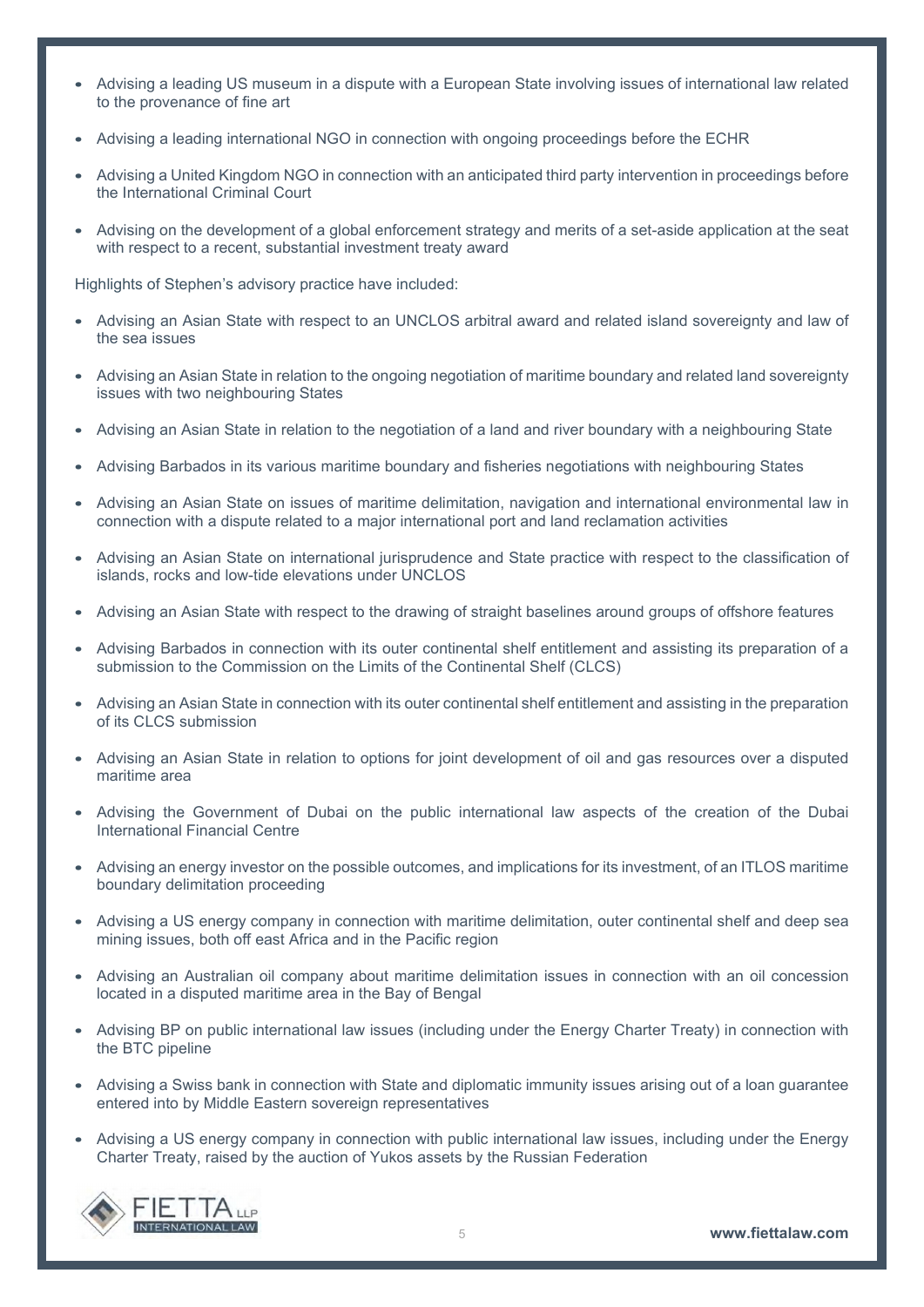- Advising a North American oil company on continental shelf boundary issues in Africa
- Advising a Middle Eastern State-owned oil company on the structuring of various investments in Latin America so as to engage effective bilateral investment treaty protection
- Advising an international investor based in the Middle East in relation to the nature and scope of bilateral investment treaties and equivalent instruments throughout the Middle East region
- Advising a US company on the public international law rules relating to sovereignty and satellites
- Advising a sovereign wealth fund on the public international law aspects of a proposed multi-billion dollar investment in south-east Asia, including the drafting and implementation of a bespoke treaty to promote and protect the investment
- Advising a US energy company on the restructuring of its global investments on five continents in order to maximise the protection of those investments under applicable investment treaties
- Advising an international consortium of export credit agency lenders on the protection of its investment in a Papua New Guinea gas project
- Advising a Russian company on the structuring of separate investments in Armenia, Kyrgyzstan, Tajikistan, Turkmenistan and Uzbekistan and on the scope of investor rights under applicable investment treaties and foreign investment laws in each of those jurisdictions
- Advising a Russian company in the drafting and negotiation of investment protection agreements with the Governments of Tajikistan and Uzbekistan
- Advising an Indian company on investment protection and sovereign immunity issues in connection with an investment in China
- Advising a US aircraft manufacturing company on the structuring of a proposed investment in China and associated investment protection issues
- Advising a FTSE-100 company on the structuring of its investments in various parts of Eastern Europe so as to secure protection under bilateral investment treaties
- Advising a number of corporate entities and private individuals on the scope and application of UN, EU and domestic trade sanctions regimes
- Advising a leading multinational oil company in the context of a dispute between the World Bank and an African State under international loan arrangements in connection with a transboundary pipeline project
- Advising individuals on a potential application before ECtHR relating to alleged breaches of due process and right to property
- Advising a third-party funder in connection with a potential treaty arbitration against a Middle Eastern State
- Advising a third-party funder in connection with separate treaty arbitrations against Ukraine, Kazakhstan and Uzbekistan
- Advising a major global hedge fund in relation to an ongoing investment treaty arbitration
- Advising a major global hedge fund in relation to a potential investment treaty arbitration in relation to one of its investments
- Advising a third-party funder in connection with potential treaty claims, including "mass claims" at ICSID
- Advising US financial entities in relation to sovereign immunity and potential attachment proceedings against a sovereign State